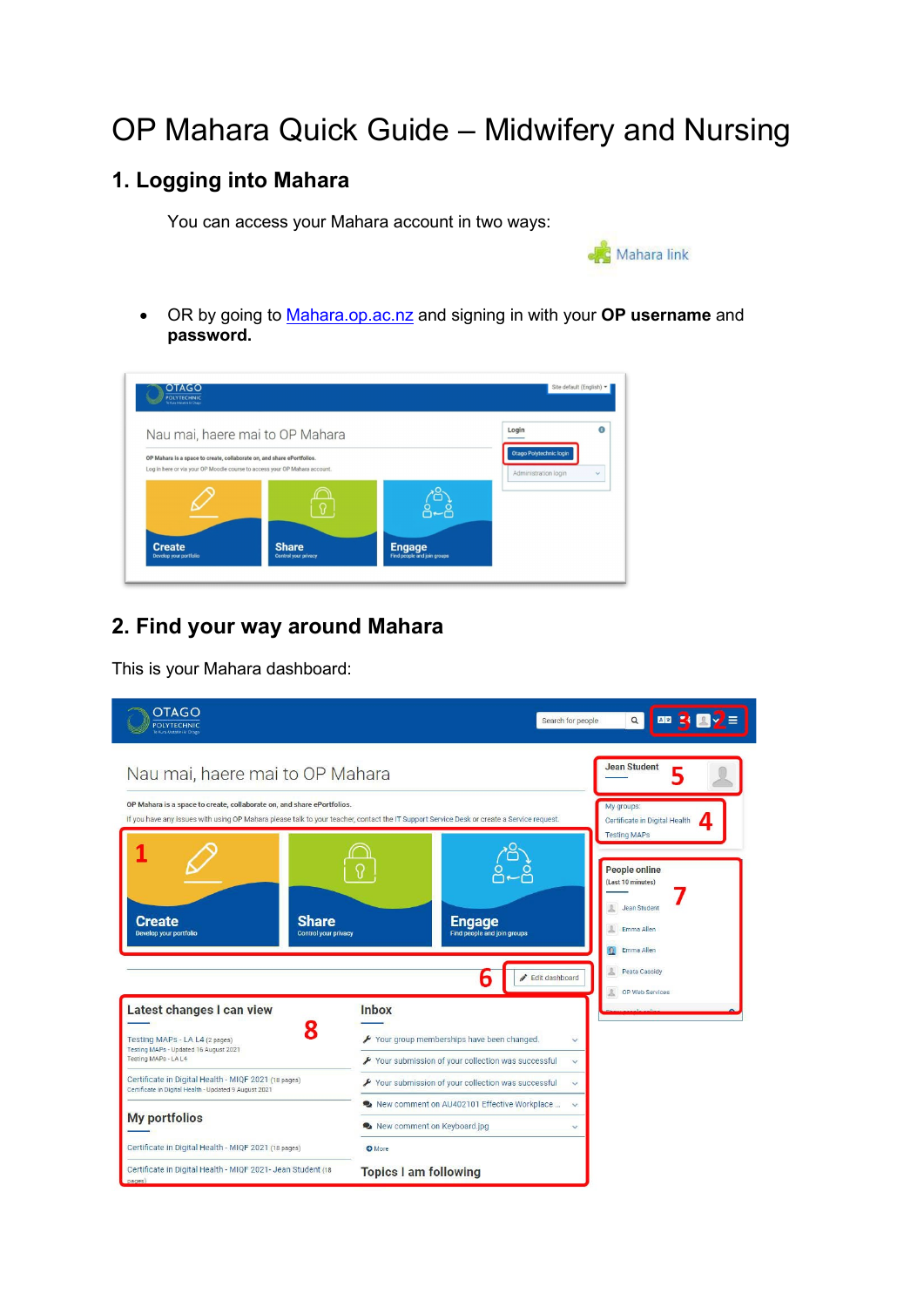- 1. Use the three buttons to access the menus to:
	- **Create** Create pages and collections and develop your portfolio
	- **Share** Control who can see and access your portfolios.
	- **Engage**  Find other people and join groups
- 2. **Main menu** Use the **hamburger icon** to also access these options in a drop down menu and also manage your portfolios and navigate back to the dashboard.
- 3. **Account menu** Click on your image to access your account menu, which includes a sign out option.
- 4. **Groups -** Access your groups here.
- 5. **Edit your profile** by clicking on your name or image.

#### **6. Editing your dashboard**

Click on the **edit dashboard** button to change the order of the blocks you see on the dashboard.

**Top tip:** Click the OP logo at the top left-hand corner to navigate back to your dashboard at any time.

#### **3. Notifications**

Your notification settings are all set by default to email. You can change them by clicking on the **Account menu arrow** at the top right-hand corner to activate the drop-down menu. Click on **Settings**, then **Notifications**.

The email digest option might work best as this means you only get one email per day for all notifications.



### **4. Find your ePortfolio**

Your teachers will have already copied an ePortfolio template into your Mahara account which you will use to collect evidence.

You can find this ePortfolio by:

a. Clicking on the **Create** button on your Dashboard

b. Or using the main menu dropdown to access **Pages and collections**.

In the **Pages and collections section** you will see your ePortfolio template.

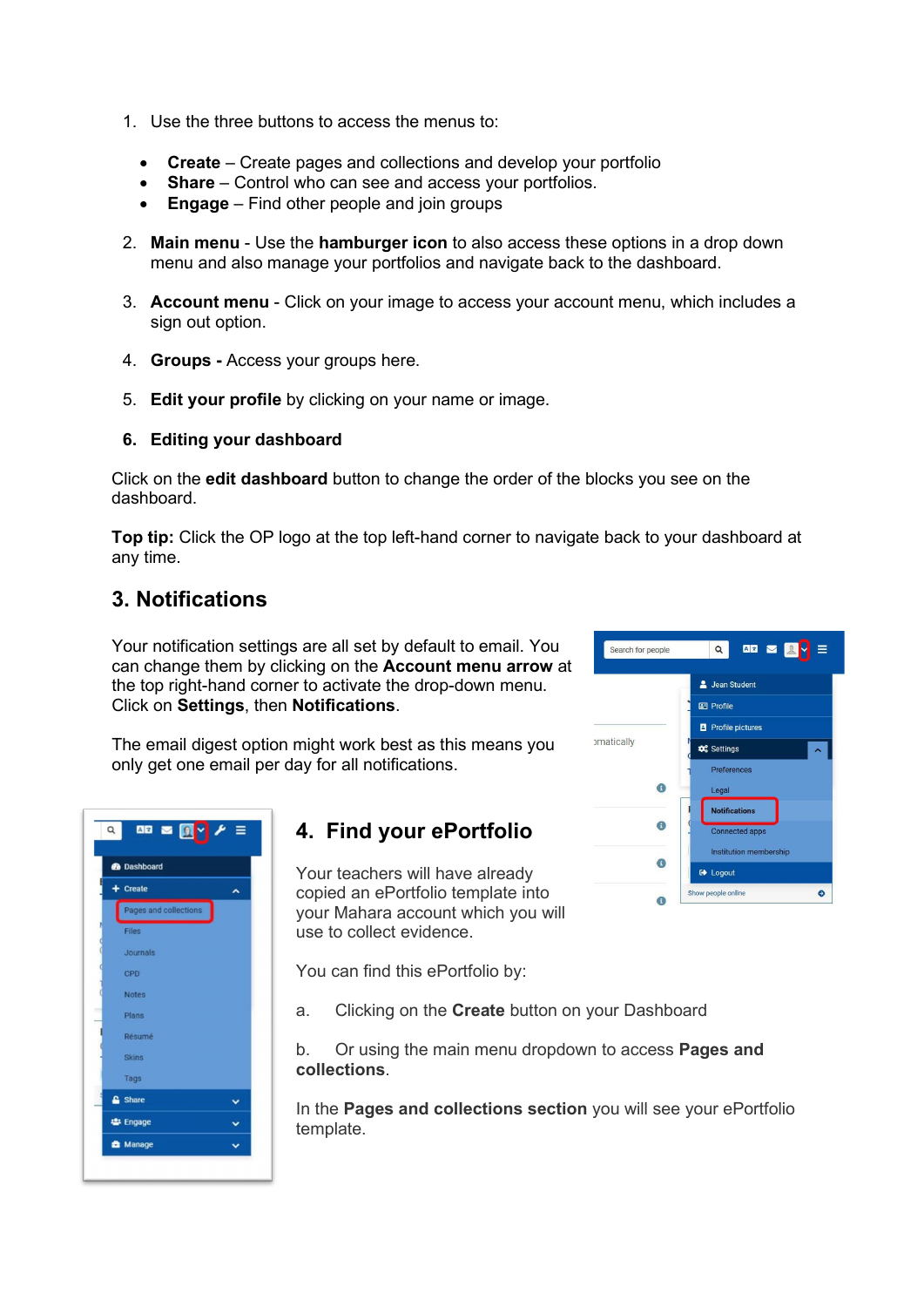#### **5. Change the name of your Portfolio**

All the templates will be named the same thing. Add you name and year to the name so that it can be identified.

- a. To edit a collection, click on the **three dots** at the bottom right of the collection block (circled in red in the screenshot to the right).
- b. Choose **Edit** from the menu (see below).

## **■** Pages and collections ●





#### **6. Share your ePortfolio collection with your teachers**

Your teachers need access so they can give you feedback on your work.

a. On the Pages and Collection page, click on the **three dots** again and then the **padlock icon,** then **Manage access.** This will take you to the **Edit access** page.



b. Click on **'Share with'** and choose **person.**

| Jean's Introduction page   Edit access                                                                                                             | ntreduction I Edit access<br>''<br>Share with           |
|----------------------------------------------------------------------------------------------------------------------------------------------------|---------------------------------------------------------|
| Your page is part of the collection 'My ePortfolio Collection v.2'. The permissions you set on this page will be applied to the entire collection. | Search for                                              |
| <b>Secret URLs</b>                                                                                                                                 | tificate in Digital Health - MIQF 202<br>Your<br>Friend |
| + New secret URL                                                                                                                                   | Group                                                   |
| <b>Share with others</b>                                                                                                                           | Sε<br>Person                                            |
| Advanced options                                                                                                                                   | <b>General</b><br>÷                                     |
| SHARED WITH<br><b>FROM</b>                                                                                                                         | Public                                                  |
| Who do you want to share with?<br>Share with<br>٠                                                                                                  | Registered people<br>Sł                                 |
|                                                                                                                                                    | Friends                                                 |
| Cancel                                                                                                                                             | $A($ Institutions                                       |
|                                                                                                                                                    | Otago Polytechnic                                       |
|                                                                                                                                                    | <b>Groups</b>                                           |
|                                                                                                                                                    | Certificate in Digital Health                           |
|                                                                                                                                                    | Share with<br>$\blacktriangledown$                      |
|                                                                                                                                                    |                                                         |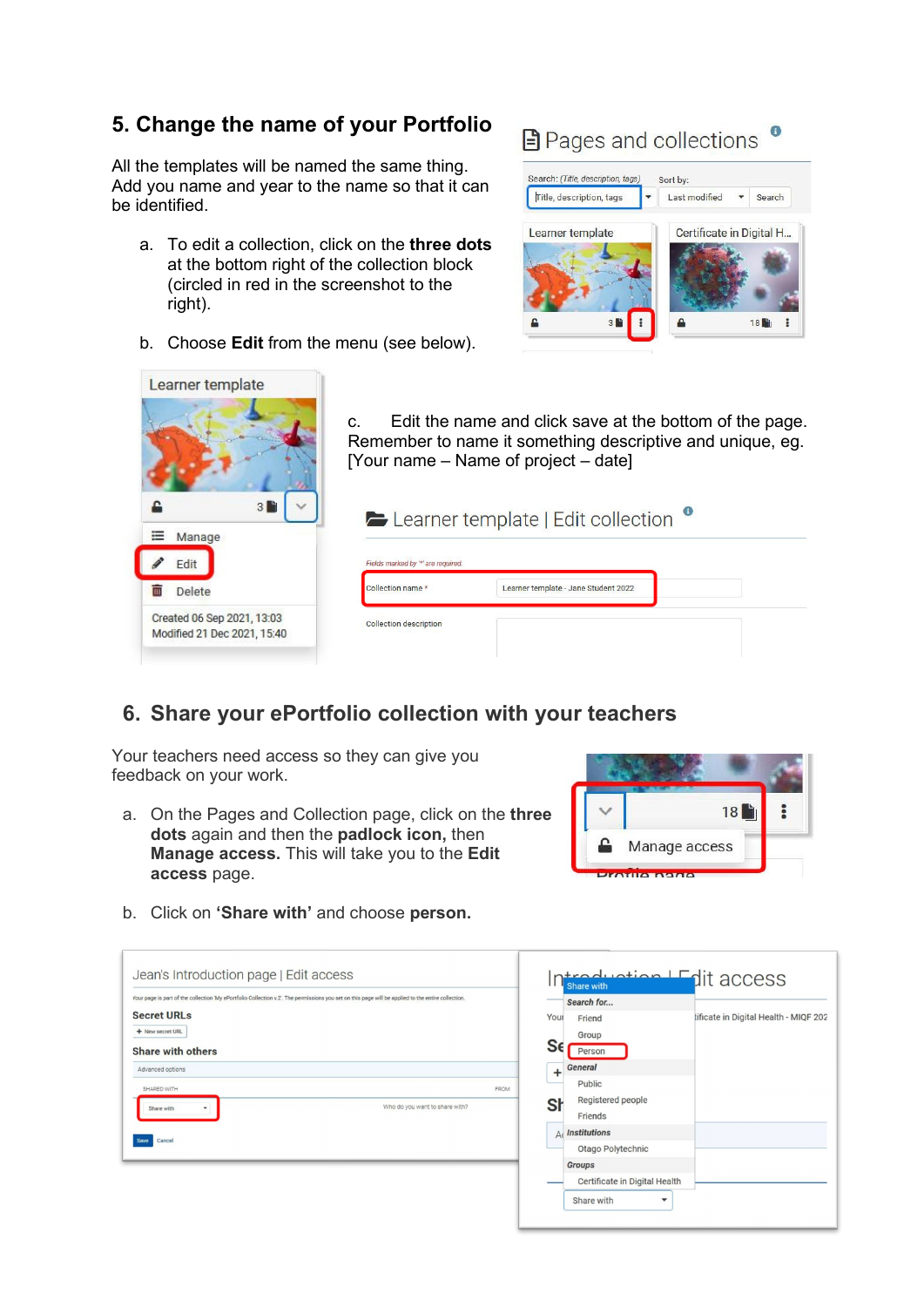- c. A search box will appear next to it, and you can search by name to find who you would like to share with.
- d. Next, choose the role that you are giving them. Use **'Manager'.**
- e. Click **Save.** Repeat this process for all your teachers.

| Advanced options   |                               |                      |   |
|--------------------|-------------------------------|----------------------|---|
| <b>SHARED WITH</b> |                               |                      |   |
| Person             |                               | Search               |   |
|                    |                               | Shannon              | Q |
| Share with         | People in "Otago Polytechnic" |                      |   |
|                    |                               | <b>Shannon Booth</b> |   |

#### **7. Add content**

You are now ready to add content or 'artefacts' to your ePortfolio. The OP Mahara [webpage](https://studentservices.op.ac.nz/it-support/op-mahara/) has step by step instructions to help you.

- [Editing pages and collections](https://studentservices.op.ac.nz/it-support/op-mahara/#a4575)
- [Uploading files](https://studentservices.op.ac.nz/it-support/op-mahara/#a4573)
- a. When adding content to a template, click on the pencil icon to enter edit mode in the menu at the right-hand side of the screen.

| My introduction page  | $\odot$<br> |  |
|-----------------------|-------------|--|
| by Emma Allen (emmaa) |             |  |

b. Next, click on the **cog icon** where you would like to add content.



c. Upload your document and click **save**. Your teacher may have made the block retractable so click the arrow beside the title to view the document.